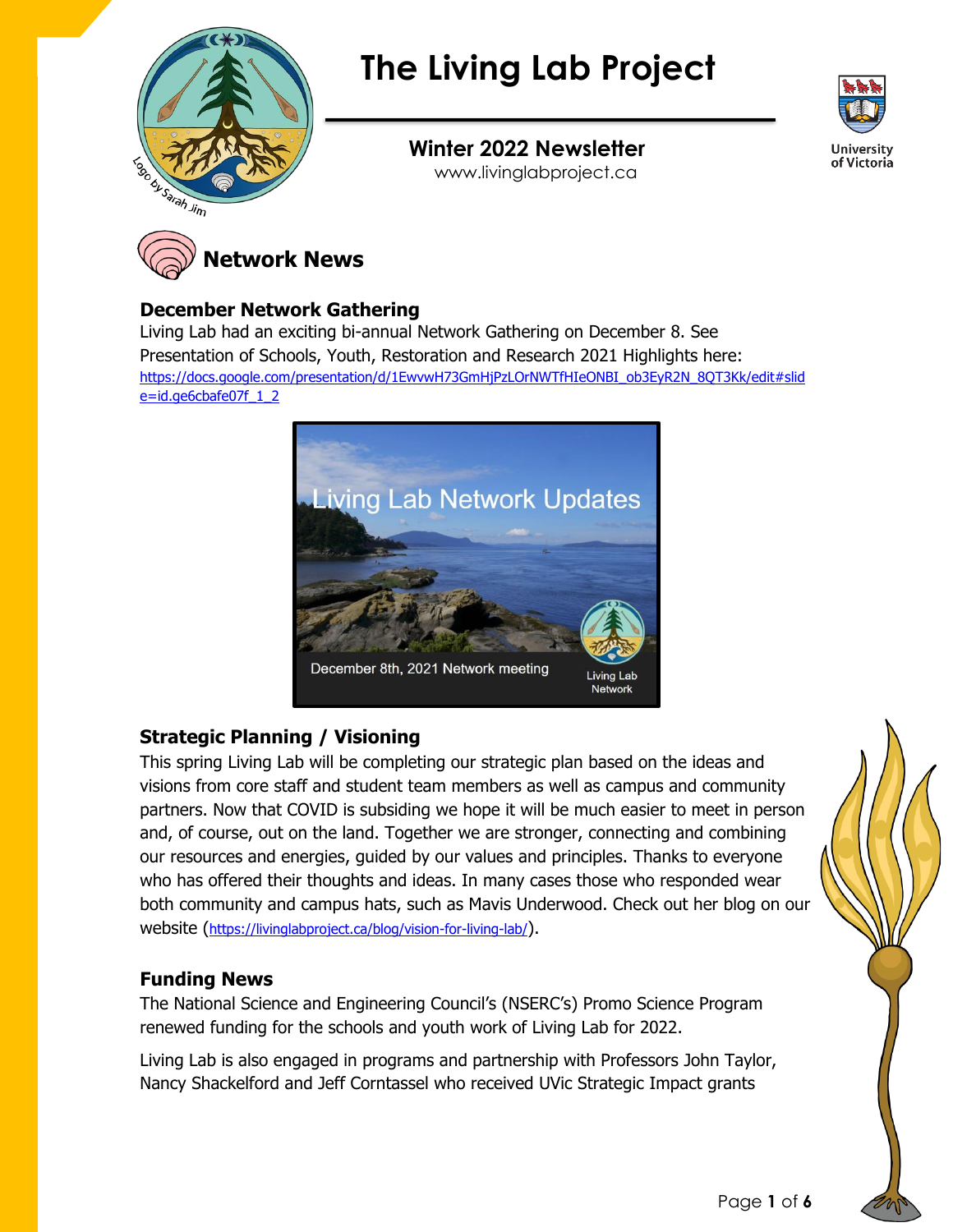focused on ecological restoration with a special focus on camas growing on campus and Indigenous community/ youth knowledge and participation.

# **Communications / Living Lab Facebook**

Hello! I'm Jessica Joseph, Living Lab's Arts and Community Engagement Programmer



and I manage the Facebook site ([www.facebook.com/Living-Lab-](http://www.facebook.com/Living-Lab-113506270994960)[113506270994960](http://www.facebook.com/Living-Lab-113506270994960)). As part of Living Lab bringing community and knowledge together, we've been exploring social media as another avenue to share. We are focussing on blending core practices of land-based learning, eco-cultural restoration, and 'STEAM' (science, technology, engineering, arts and math education) into our content in a good way. Feel free to give us a follow for updates!



# **Network Presentations**

Living Lab network partners have been presenting their work and visions locally, provincially, and globally. These include:

• **Classrooms to Communities (C2C) 2021 Provincial (BC) Conference:** titled, Listening to the Land, Giving Voice to the Sea: Stories to Nourish Hope and Resiliency on October 22-23, 2021. Living Lab Eco-Steward youth team members

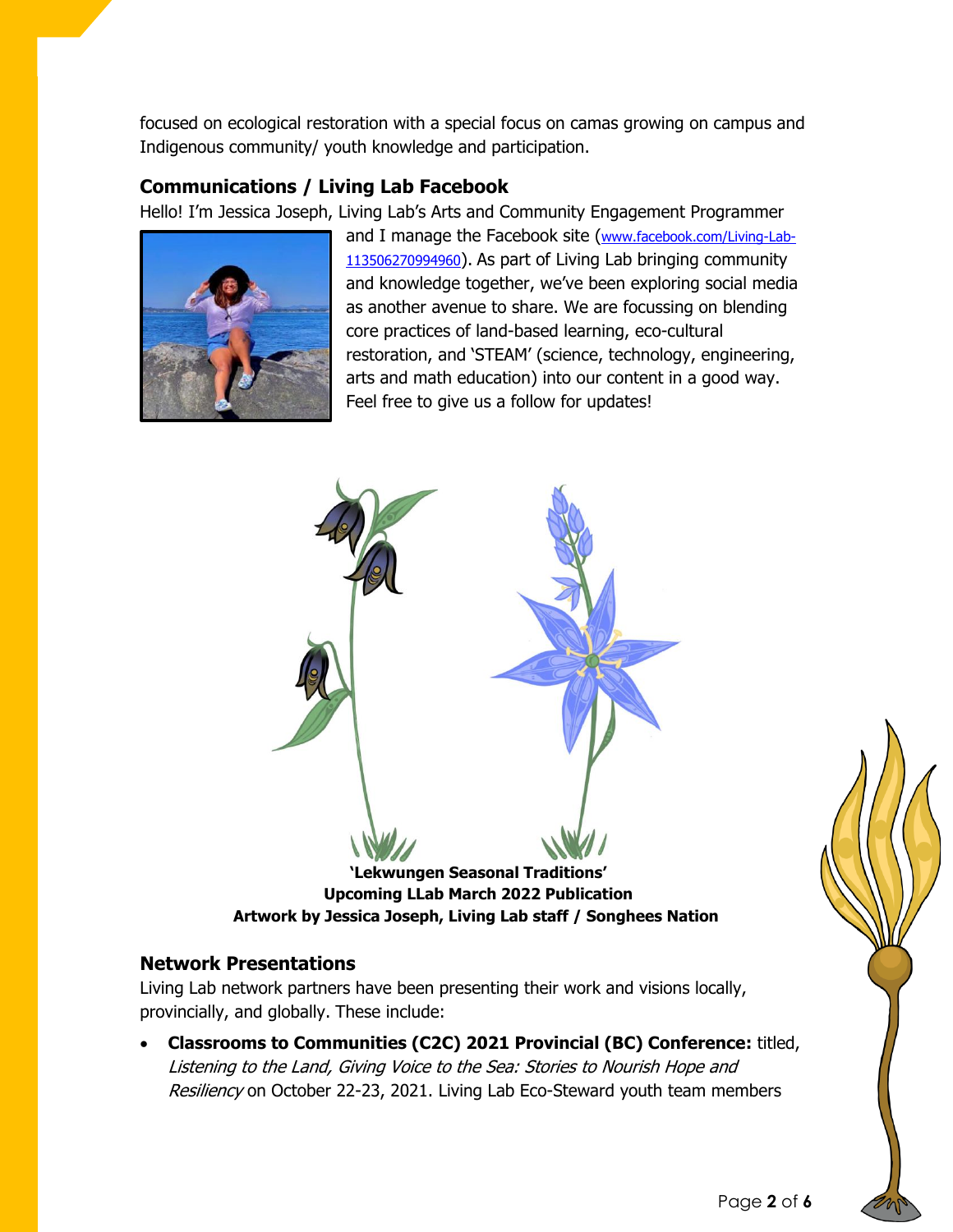Frankie Taylor, Jessica Joseph, and Kadyn Williams joined with facilitator John Harris to take part in the keynote presentation. Also present were Dr. Gloria Snively and Dr. Wanosts'a7 Lorna Williams, OC walking in peace, member of Lil'wat of the St'at'yem'c First Nation and part of the Living Lab Advisory. The keynote was called: Environmental Lessons from the Indigenous Knowledge and Wisdom of Longresident Peoples. <https://c2c.ourconference.ca/index.php?Page=Keynote&track=1>

The youth shared their experiences during the summer through a lens of healing and restoration, stewardship of lands and waters, community building, and relationships.

- **BC Middle Schools Conference, January 24, 2022:** John Harris and Songhees Elder and educator, Butch Dick, keynoted at the BC Middle Schools Conference on January 24th (keynote available for SD61 staff). <https://docs.google.com/document/d/1D6q2fFumkCVE6E090ZUEwf5lJgQ07YmIhVGsjx2y7F0/edit>
- **Salish Sea Environmental Speakers Series, Feb 3, 2022:** John Harris presented solo at Nuts'a'maat: We Are All One as part of the Environmental Speaker Series hosted by the College of the Environment and the Salish Sea Institute in partnership with the Western Washington University Alumni Association. <https://vimeo.com/673778340>
- **Living Lab for Climate Solutions Showcase & Discussion, Feb 10, 2022:**  Deb Morrison - Living Lab community partner, climate and anti-oppression activist, scientist, learning scientist, educator, mother and locally elected official based at the University of Washington - presented at this event hosted by the Pacific Institute for Climate Solutions.

[https://docs.google.com/presentation/d/13NjzC3nQ9Dy5W-BjiaJz\\_1lGSqYvrJwFrkDeJ-](https://docs.google.com/presentation/d/13NjzC3nQ9Dy5W-BjiaJz_1lGSqYvrJwFrkDeJ-RVnGw/edit#slide=id.ge6cbafe07f_1_2)[RVnGw/edit#slide=id.ge6cbafe07f\\_1\\_2](https://docs.google.com/presentation/d/13NjzC3nQ9Dy5W-BjiaJz_1lGSqYvrJwFrkDeJ-RVnGw/edit#slide=id.ge6cbafe07f_1_2)



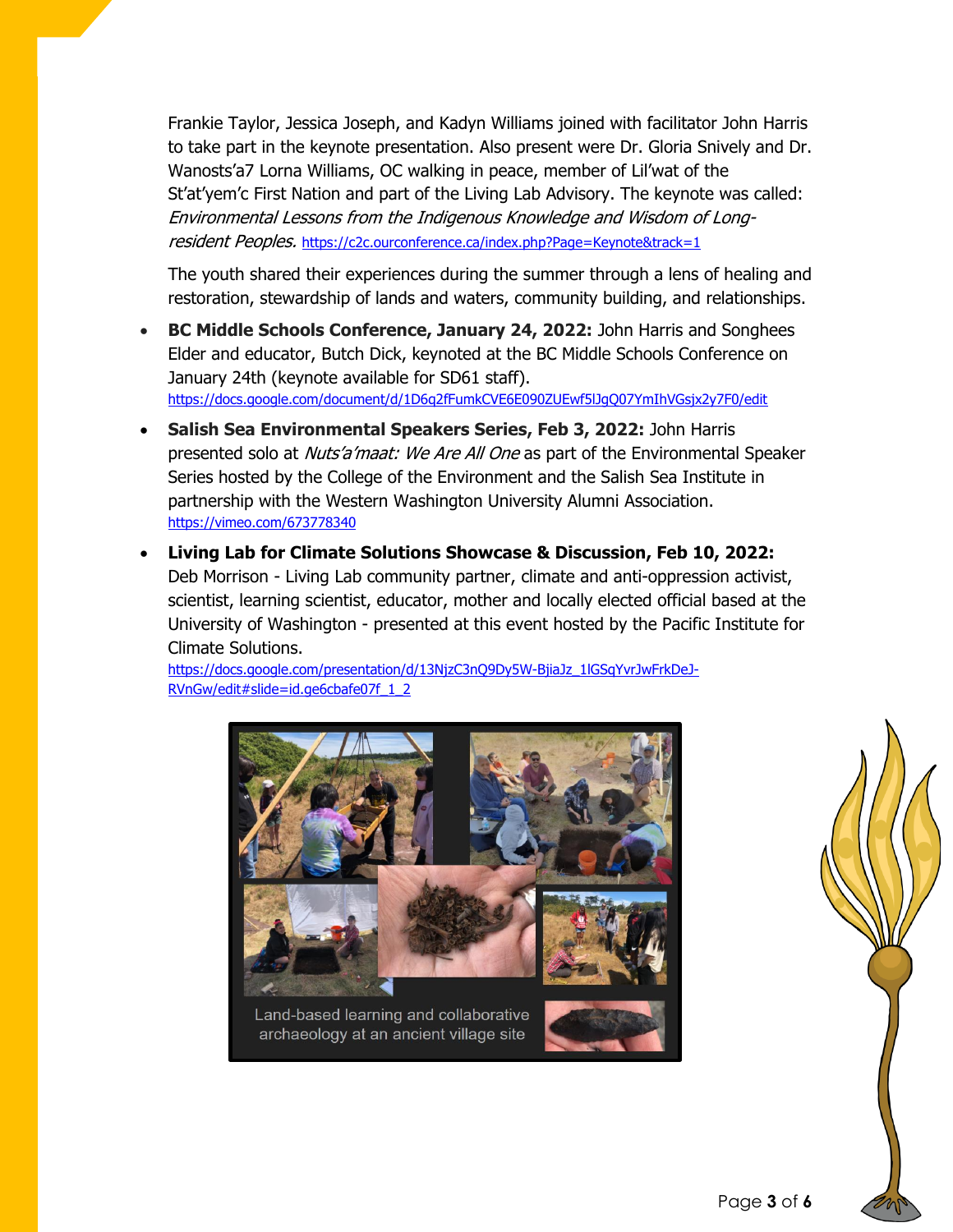#### **Upcoming Presentations for Living Lab include:**

• **Salish Sea Ecosystem (virtual) Conference (SSEC), April 26-28, 2022:**

Honouring our Ancestors: Visions for Future Generations and the Salish Sea



The Salish Sea Institute at Western Washington University and Living Lab campus network partner member, Natalie Baloy, run this annual event. Living Lab is giving two workshops on *Supporting Community and Youth Resurgence* with Community Resources. [www.salishseaconference.com](http://www.salishseaconference.com/)

• **Horizons, May 26-29, 2022:** Crisis and Social Transformation in Community-Engaged Research



Hosted by Simon Fraser University, Living Lab is giving a presentation workshop entitled, Research Resurgence and Land-Based Healing with Indigenous Youth in partnership with Concordia University and the Quebec Youth Research Network. [www.sfu.ca/ceri/horizons-conference.html](http://www.sfu.ca/ceri/horizons-conference.html)

• **Living Knowledge Network – Groningen Netherlands, June 29-July 1, 2022:** A community and campus Living Lab Team with



members from the Lekwungen and WSÁNEC Nations will be attending this 9th biannual EU- based global event promoting knowledge democracy and justice. This year's theme is: New Synergies in Research with and for Communities: To meet, to learn, to collaborate.

[www.livingknowledge.org/lk9/](http://www.livingknowledge.org/lk9/)

# **Campus News**

# **Indigenous Resurgence in the Salish Sea Research Project Update**

Besides the ongoing support for regional community-driven research, Nick Stanger has been working closely with WSÁNEĆ School Board (WSB) to support a land/sea-based learning project this spring. PÁSTEN-WSÁNEĆ ÁLENENEỢ (US-WSÁNEĆ 'Learning from the Homeland') is partnered with Western Washington University's Environmental Studies students to support field-based learning capacity building. WSB staff and faculty, including (but not only) SXEDTELISIYE (Renee Samson), TEL CILEM (Blake Underwood), Julie Daniels, Emily Olsen, Tye Swallow, (Musgamdzi) Kaleb Child, and Esther Morris have been working on capacity building for the school around risk management and cultural safety, logistics planning and support, and travel organization. All of these are actionable outcomes of the SSHRC Partnership Development Grant, with the ultimate goal to support W̱SÁNEĆ youth and their teachers being out on their territories,

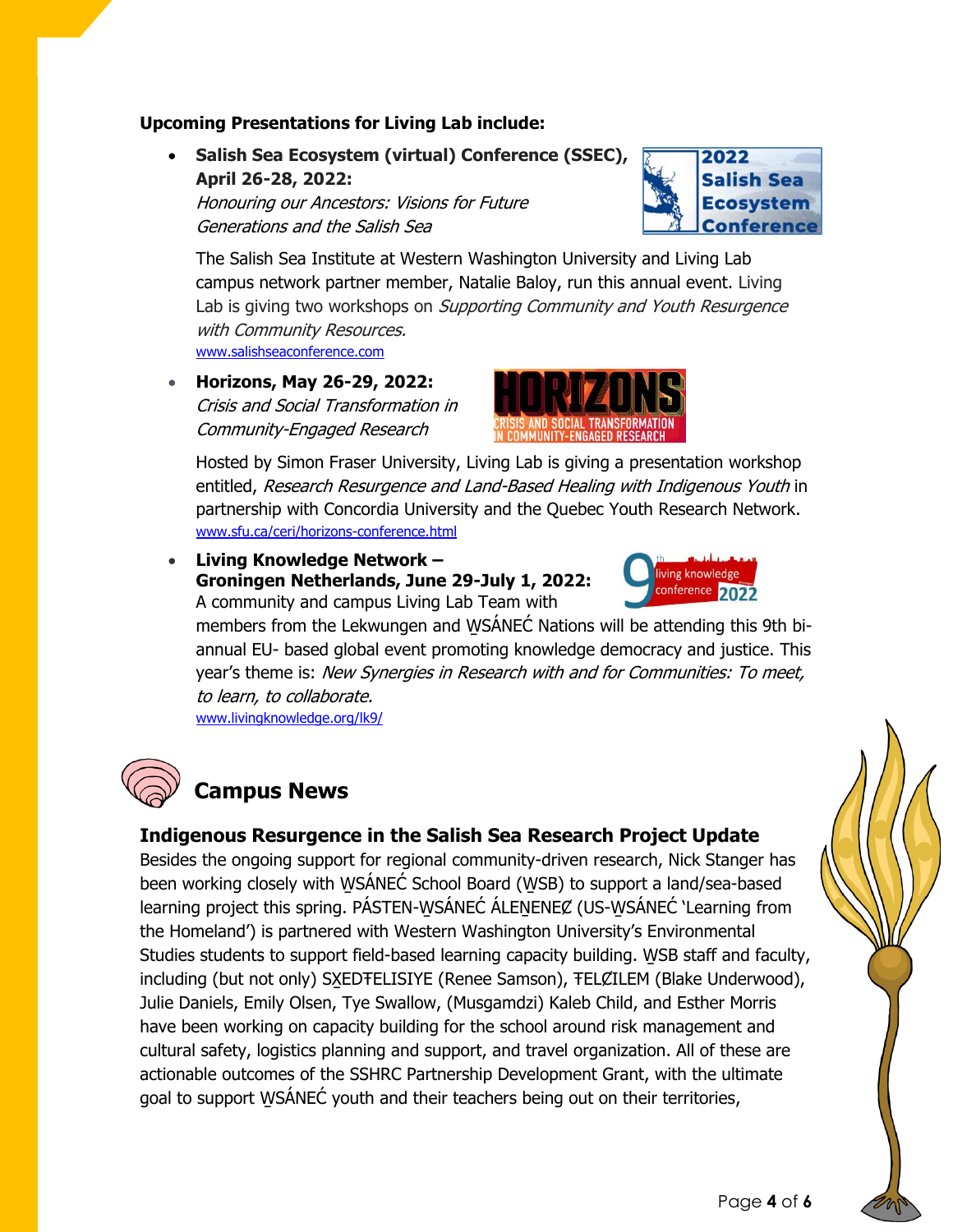including on the so-called United States side of the border and in collaboration with the Lummi Nation and School.



**Youth in the Eco Stewardship Program look at sea life in the still pools**



# **Community News**

# **Citizen Science Wetland Ecology Pilot Program Begins**

A new pilot is beginning in the Esquimalt/Gorge region to teach concepts of wetland ecology linked to local Lekwungen and W̱SÁNEĆ knowledge in the context of Citizen Science curriculum. As this project continues to develop, the team is growing to include a wider array of community members involved in teaching aspects of the course. Julia Palozzi, a UVic Restoration Program/Environmental Studies PhD student, is currently working with Tracey Murphy (Living Lab Schools Hub), John Harris (SD#61- Indigenous Education/Living Lab), Cheryl Nigh and Rachel Trebilco, teachers at Esquimalt High School, to implement this new land-based unit in a Citizen Science 11 course this April, and a fuller implementation of the course this September.

# **Community-Campus Camas Cultivation, Signs of Spring**

After visiting several locations at UVic last May, Songhees Elder Frank "Bangus" George selected the Finnerty Gardens site for a new camas cultivation project. Bangus is the lead elder in this collaboration involving UVic professors Nick Claxton (CYC Dept.) and John Taylor (BIOL Dept.), John Harris (District Elders & Indigenous Knowledge Facilitator for Greater Victoria SD #61) and youth from several local First Nations.

The first indications that everyone's efforts might be rewarded appeared in mid-January